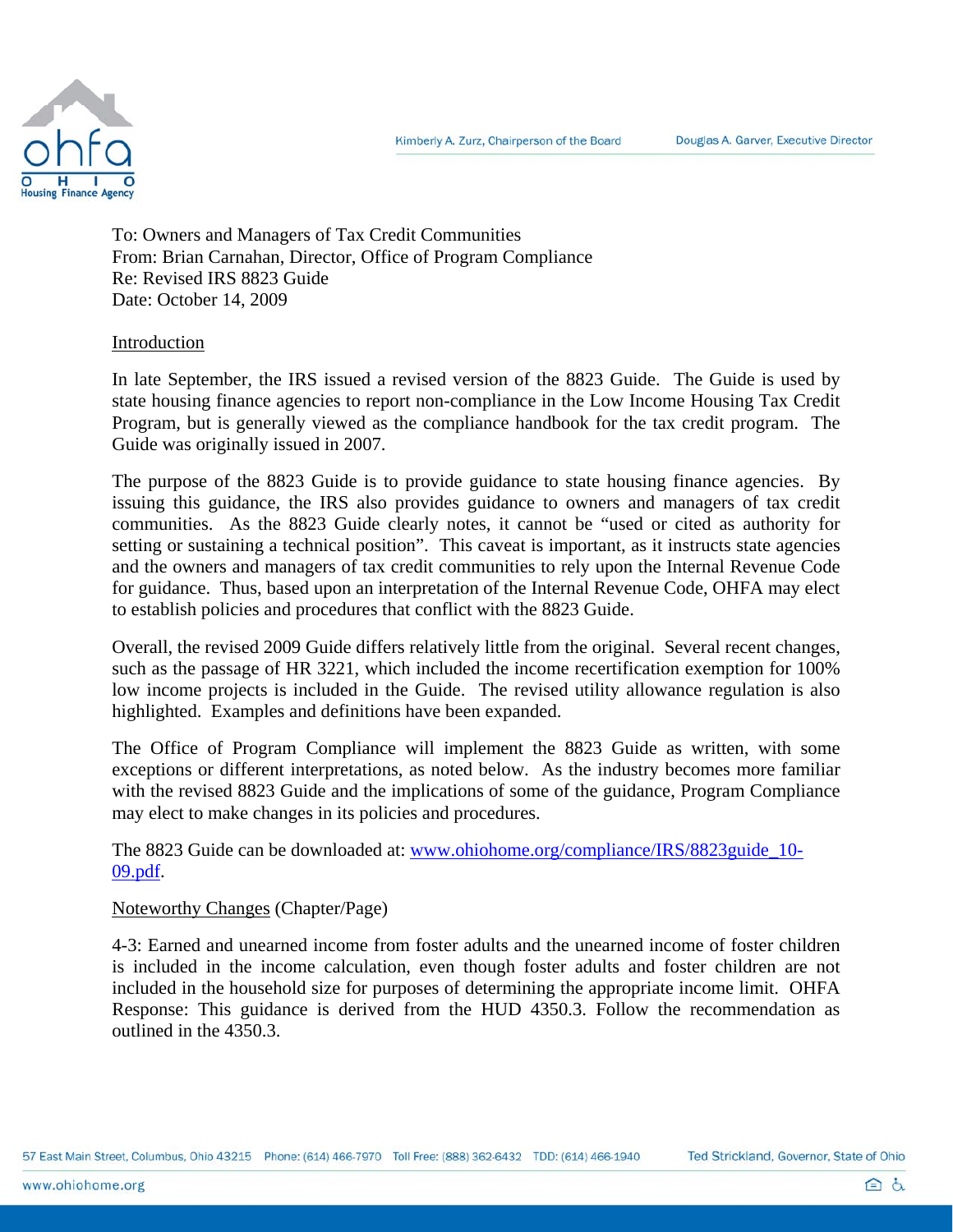4-7/8: If a household has little income, zero income, or the income fluctuates, the actual income earned currently or over the last twelve months may be used to qualify the household. OHFA Response: Implement as described in the 8823 Guide.

4-10/11: The Guide adopts the language regarding flexibility for households where a member is deployed by the military. OHFA Response: follow recommendation as outlined in the 4350.3.

4-13: Businesses operated from a tax credit unit are not a violation of the tax credit program. OHFA Response: The owner may establish rules regarding home businesses. In addition, any business use of the unit must conform to local ordinances.

4-19: Education assistance in excess of tuition is only counted as income for purposes of the tax credit program if the household is receiving Section 8 assistance and does not meet the Section 8 exception applicable to heads of household over age 23 with dependent children. Additionally, the excess assistance is not counted as income if the recipient of the financial aid is living in the unit with his or her parents. OHFA Response: This guidance is derived from the HUD 4350.3. Follow recommendation as outlined in the 4350.3.

4-27: Households previously qualified as low income under a prior tax credit allocation remain qualified as a low income household if a new allocation is issued for a property. OHFA Response: Projects seeking a new allocation of credits should acquire all records pertaining to the existing tax credit project to ensure the initial low income status of households can be properly documented.

6-7: State agencies must report all UPCS violations identified during a physical inspection. OHFA Response: No change to existing OHFA policy.

11-1: Compliance with rent limits can be determined on an annual and monthly basis. OHFA Response: This implies a unit could remain in compliance provided the annual rent does not exceed the aggregate maximum rent amount, even if the rent exceeds the limit in a given month(s). Owners and managers should ensure that monthly rent is at or below the applicable rent limit.

11-9/10: A unit is out of compliance if the unit on a monthly or annual basis exceeds the limit. Guide states that when a unit is out of compliance because of a rent limit violation, the unit is out of compliance for the entire tax year. The owner cannot avoid a disallowance of a credit by rebating rent. OHFA Response: This statement appears to be contradictory to the concept that a unit/building is in compliance provided it is in compliance by the end of the tax year. OHFA will continue to report rent limit violations to the IRS as required.

14-5: The Guide states that limited violations of the Available Unit Rule at 100% low income properties (e.g. an over-income household is moved in) can be considered de minimis, and thus not place credits at risk, if the manager can show appropriate policies and procedures are in place, and due diligence was conducted to ensure violations would not occur. OHFA Response: Owners and managers should establish clear policies and procedures to ensure units are leased appropriately to remain in compliance with the Available Unit Rule.

 $\mathfrak{p}$